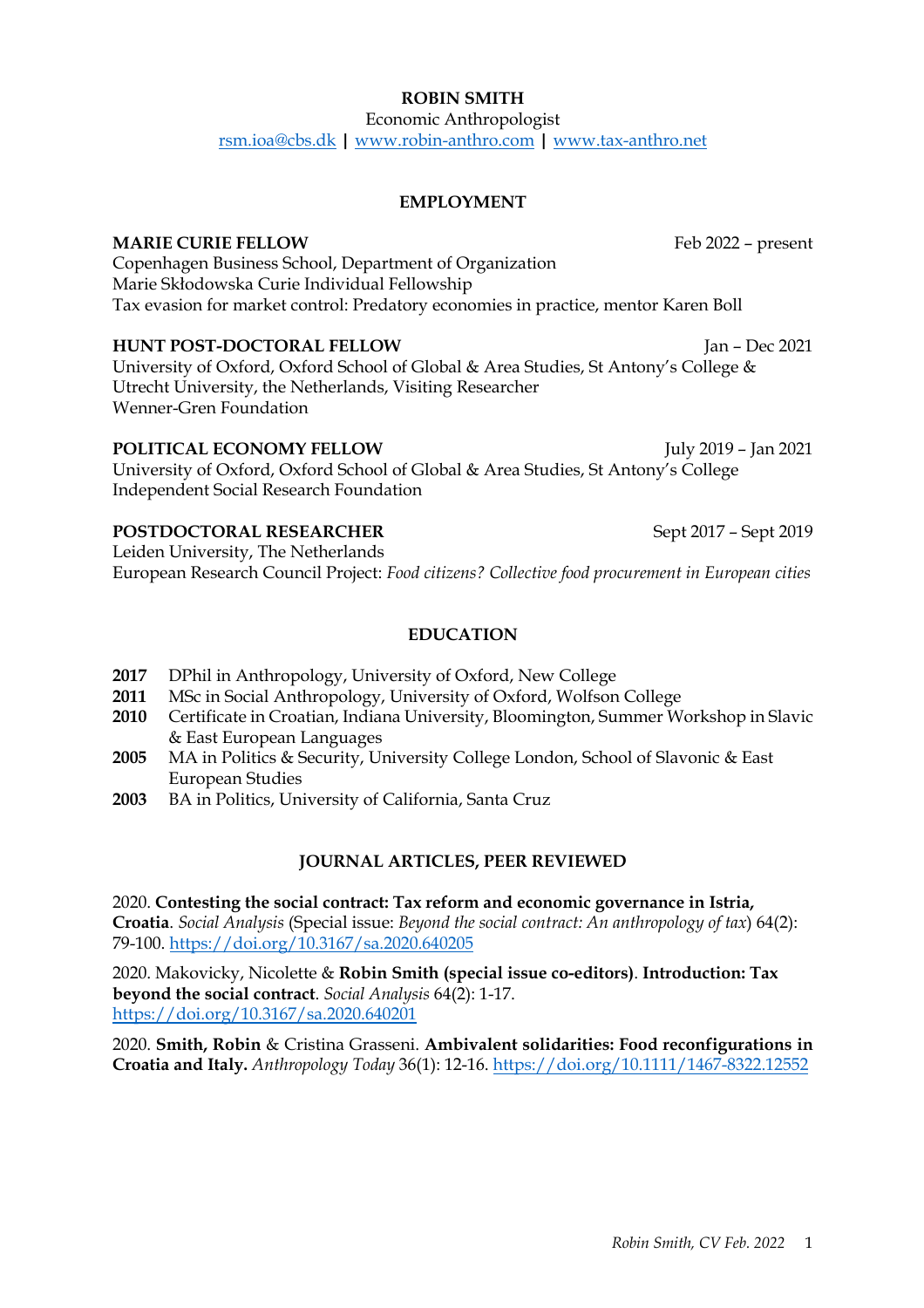### **BOOK CHAPTERS, PEER REVIEWED**

2022. **'Without friends, you don't exist': The value of favours in Istrian winemaking.** *In:* Peter Howland (ed.). *Wine & the gift: From Production to consumption*. Routledge (Critical Beverage Studies Series). Forthcoming in spring 2022.

2021. **An anthropological reflection on urban gardening through the lens of citizenship**. *In:* Kropp, Cordula, Irene Antoni-Komar, & Colin Sage (eds.), *Food system transformations: Social movements, local economies, & collaborative networks.* (Critical Food Studies Series) Routledge: New York, 198-210. ISBN: 9780367674229; https://dx.doi.org/10.4324/9781003131304-14

2018. **Solastalgia in Istria, Croatia: Winemaker narratives of landscape and loss**. *In:* Hana Horáková, Andrea Boscoboinik, & **Robin Smith (eds.)**, *Utopia & neoliberalism: Ethnographies of rural spaces*. (Freiburg Studies in Social Anthropology Series) Lit Verlag: Berlin, 149-170. ISBN: 9783643802156

# **ACCEPTED & DUE, PEER REVIEWED**

2022. **Failed projects, broken trust: The long shadow of post-socialist privatization in an Istrian winemaking community**. Accepted with minor revisions for vol. 2/2022.

2022. **Taxing tradition: Shaping the** *rakija* **market through tax.** *In:* Johanna Mugler, Miranda Sheild Johansson, & **Robin Smith (eds.)**, *Anthropology & tax: Ethnographies of fiscal relations*. Cambridge: Cambridge University Press. Expected: summer 2022.

2022. Mugler, Johanna, Miranda Sheild Johansson, & **Robin Smith**. **Advancing an anthropology of tax: Genealogies, landscapes, and futures**. In: Mugler, Johanna, Miranda Sheild Johansson, & **Robin Smith (eds.)**. *Anthropology & tax: Ethnographies of fiscal relations.*  Cambridge: Cambridge University Press. Expected: summer 2022.

### **CO-EDITOR OF VOLUMES**

2022. Mugler, Johanna, Miranda Sheild Johansson, & **Robin Smith (eds.)**. *Anthropology & tax: Ethnographies of fiscal relations.* Cambridge: Cambridge University Press.

2020. Makovicky, Nicolette & **Robin Smith (eds.)**. Special issue: *Beyond the social contract: An anthropology of tax. Social Analysis* 64(2).

2018. Hana Horáková, Andrea Boscoboinik, & **Robin Smith (eds.)**, *Utopia & neoliberalism: Ethnographies of rural spaces*. (Freiburg Studies in Social Anthropology Series) Lit Verlag: Berlin. ISBN: 9783643802156

### **OTHER**

2020. Björklund Larsen, Lotta & Robin Smith. **The anthropology of tax.** *Tax Administration Research Centre (TARC) Blog*: http://blogs.exeter.ac.uk/tarc/tag/taxation/

2018. **An economy of trust: Chains of debts and favours in rural Istrian business relationships**. *Journal of the Anthropological Society of Oxford* 10(1), 1-21. ISSN: 2040-1876

2018. **In food we trust**. *Instituut Culturele Antropologie*, Universiteit Leiden, 2, 15-17.

2018. **Community in economic 'kriza': Broken promises and precarity in a small Croatian farming community**. *Leiden Anthropology Blog.*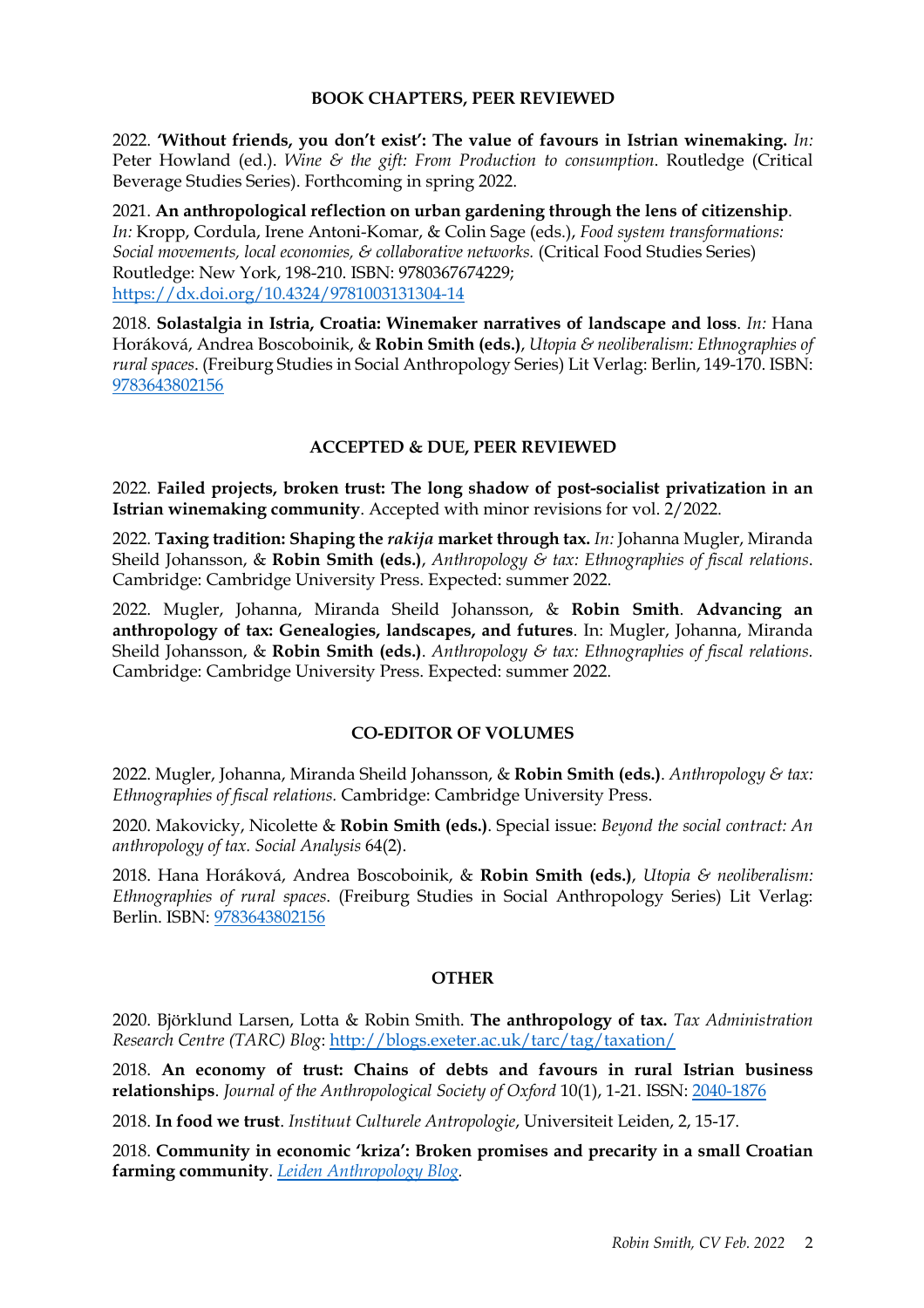#### **IN PROGRESS**

**Book**: *The art of getting by in Istrian winemaking*. The book explains the economic ideology of Istrian farmers within the context of the region's experience as part of Yugoslavia and Italy, and how this informs contemporary business practices and economic governance values.

### **LANGUAGES**

**Croatian**: intermediate written and advanced spoken. **Romanian**: intermediate. **Russian**: novice.

#### **GRANTS & FELLOWSHIPS**

| 2022-24                      | <b>Marie Curie Foundation</b><br>Tax evasion for market control: Predatory economies in practice                                                                                                                              |
|------------------------------|-------------------------------------------------------------------------------------------------------------------------------------------------------------------------------------------------------------------------------|
| 2021                         | <b>Wenner Gren Foundation</b><br>Hostage barter in the EU: An ethnography of Balkan corporate financial<br>practices<br>\$40,000 as an Independent Scholar to write my monograph                                              |
| $2019 - 20$                  | <b>Independent Social Research Foundation</b><br>Hostage barter in the EU: An ethnography of a Balkan corporation<br>£25,000 as an Independent Scholar hosted at the University of Oxford                                     |
| $2011 - 14$ &<br>$2015 - 16$ | <b>Oxford University Press</b><br>Clarendon Fund Scholarship and New College, Oxford Graduate<br>Scholarship<br>$£14,000$ plus university and college tuition waivers for four years                                          |
| $2012 - 13$                  | <b>American Council of Learned Societies</b><br>Fieldwork Dissertation Research Fellowship in East European Studies<br>\$18,500                                                                                               |
| 2010                         | <b>American Council of Learned Societies</b><br>East European Language Training Grant<br>\$2,000 plus tuition waiver for attendance at the University of Indiana,<br>Bloomington, summer language program SWEESL for Croatian |
| 2010                         | <b>Foreign Language Area Studies (FLAS)</b><br><b>US Government Grant</b><br>\$500 for attendance at SWEESL                                                                                                                   |

### **ACADEMIC SERVICE**

Creator of *The Anthropology of Tax Network* and website: www.tax-anthro.net Editorial board member of the *Anthropological Journal of European Cultures* from July 2020. Anonymous peer reviewer for: Berghahn Books, *Anthropological Theory,* the *Journal of Post-Communist Economies,* the *Anthropological Journal of European Cultures, Pastoralism*, and *Naprijed*  (Croatian).

Social Media editor of the *Anthropological Journal of European Cultures*, July 2017 – July 2020.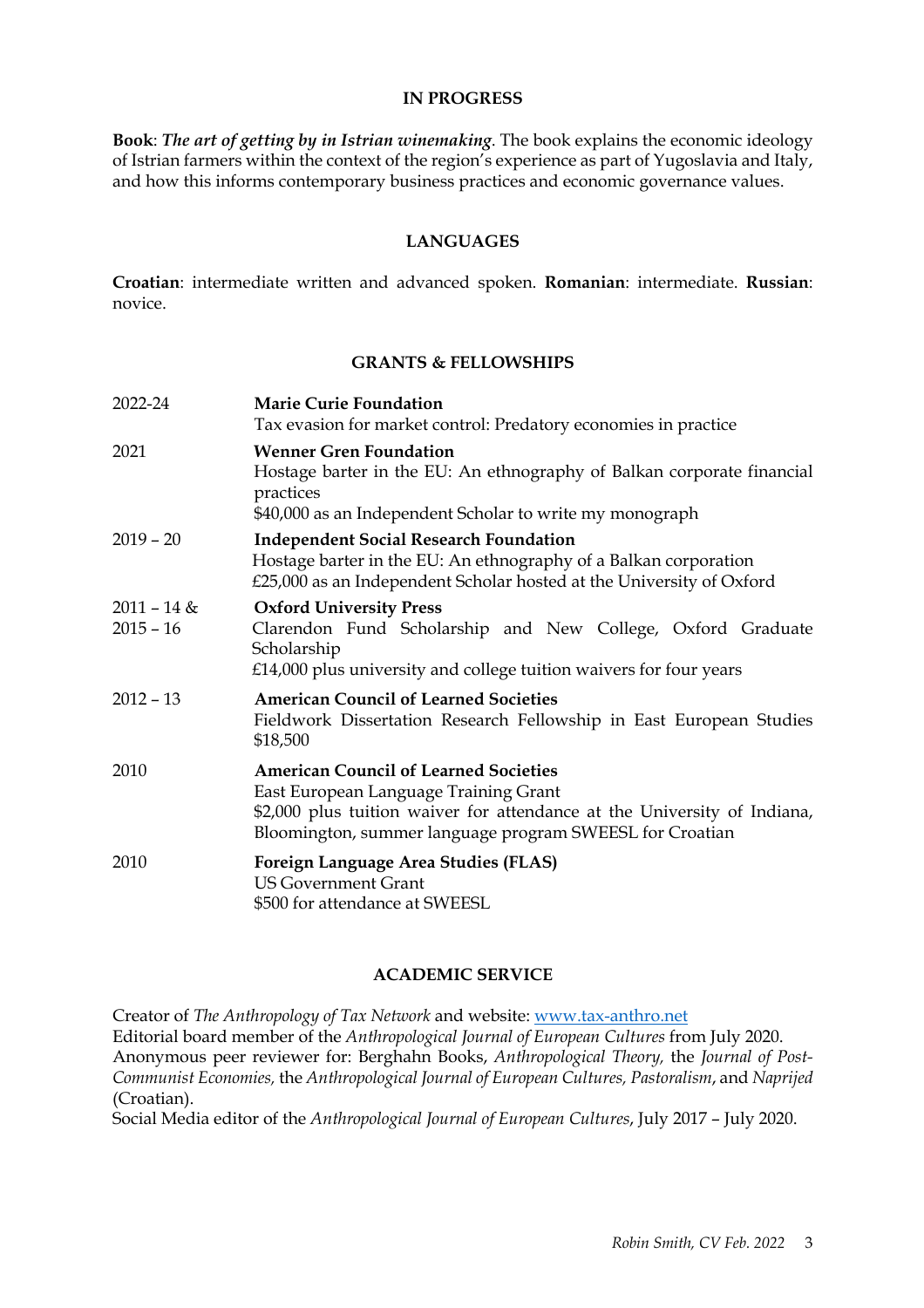## **CONFERENCE PAPERS**

## **2021.**

Imagining fiscal futures: What is an anthropology of tax? Roundtable I co-convened at the American Anthropological Association, online.

Tax matters: Are rules made to be broken? Co-convened with Nicolette Makovicky, the International Society for Ethnology and Folklore, online.

## **2019.**

Contesting the social contract: Tax reform and economic governance in Istria, Croatia. *The anthropology of tax* workshop, Stockholm Univ.

The (im-)morality of business: informal financial practices in Croatia's wine industry. *The moral dimensions of economic life in Eastern Europe*, Roundtable at the Oxford School of Global Studies, Oxford Univ.

Enacting economic agency: struggles over the economic governance of Istria. *Becoming taxpayers: Establishing the anthropology of tax*. Workshop at Stockholm Univ.

## **2018.**

Chains of debt: winemaking families and predatory business practices. *Household and personal debt: international perspectives*, Roundtable at the Department of Anthropology, the London School of Economics.

Chains of debt and the politics of liquidity in Croatia's agribusiness sector. *Corporate lives after socialism: theory and ethnography*, at the Association of Slavic, East European, and Eurasian Studies, Boston, MA.

Making fiscal citizens? Bureaucracy, trust, and citizenship in Istria, Croatia. Panel convened by Robin Smith and Nicolette Makovicky. *The sociality of taxes: State-citizen imaginaries*, at the Association of Social Anthropologists of the UK and Commonwealth at Oxford Univ.

Wine is alive: Istrian cosmologies of winemaking (plan to publish). *Wine Mobilities: Tensions in crafting wine stories*, at the European Association of Social Anthropologists Conference (EASA) at Stockholm Univ.

# **2016.**

Broker capitalism and democratic discontent: Recession, favors, and farmer protest. *Purposeful Agency & Governance*, International Multidisciplinary Conference at the Univ. of Kent, Canterbury.

### **2015.**

*Fiskalizacija* and informality in rural Istrian business communities: Business values confronting a bureaucratizing state (different versions). *Precarious Economy: Informality and Entrepreneurship at the Bottom of the Pyramid*, Dec., Univ. of Sussex. *Multiple Moralities and Shadow Economies in Post-Socialism: Debating Positive and Negative Incentives to Tackle the Informal Wconomy*, Marie Curie Summer School, organized by Univ. of Sheffield School of Management.

The influence of EU agricultural legislation on traditional farming practices and rural trading relationships in Istria's wine industry. *International Society for Ethnology and Folklore* (SIEF), 12th Congress, Zagreb.

Agrotourisms and the marketization of rural Istrian identity through food. *Past, Present, Future: Identity in Flux*, Univ. of Pula.

# **NON-ACADEMIC EMPLOYMENT**

**AGRIBUSINESS & RURAL BUSINESS VOLUNTEER/CONSULTANT, MOLDOVA**  Peace Corps, United States Department of State Feb 2008 - April 2010